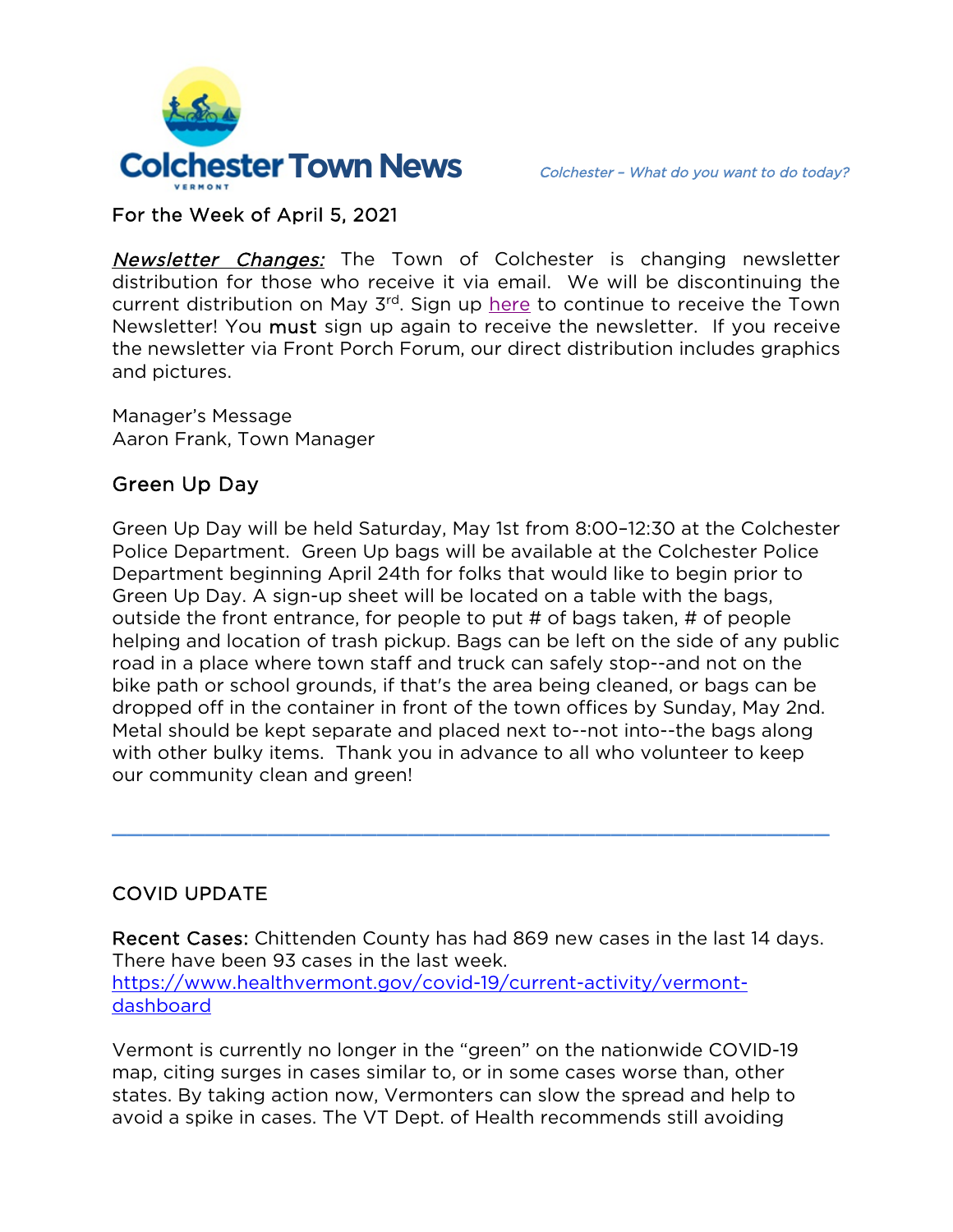

gathering with multiple households indoors, and if you have to gather, try to do so outdoors with masks and keep at least a 6-foot distance. Try to avoid non-essential travel until you are fully vaccinated, and comply with quarantine requirements if you do travel outside the state.



Vaccination Eligibility: The COVID-19 vaccine registration is officially open to those 40 and older starting today, Monday, April 5<sup>th</sup>.

Set up an account. You may set up an account in advance of your vaccine registration opening date.

| <b>VACCINATION TIMELINE:</b> |  |  |  |  |  |
|------------------------------|--|--|--|--|--|
| <b>Registration Opens</b>    |  |  |  |  |  |
| <b>APRIL5</b>                |  |  |  |  |  |
| <b>APRIL12</b>               |  |  |  |  |  |
| <b>APRIL19</b>               |  |  |  |  |  |
|                              |  |  |  |  |  |

<https://vermont.force.com/events/s/selfregistration>

Vaccine Eligibility open to all BIPOC: As of Thursday, April 1, vaccination eligibility has been expanded for Vermonters who are Black, Indigenous, and people of color ages 16 and older, as well as their family members. The reason for this change includes the almost two-fold risk of hospitalization for BIPOC residents. Additionally, the percentage of BIPOC Vermonters who have received at least one dose of the vaccine is 20.2%, lagging behind the rate for non-Hispanic whites, which is at 33.4%.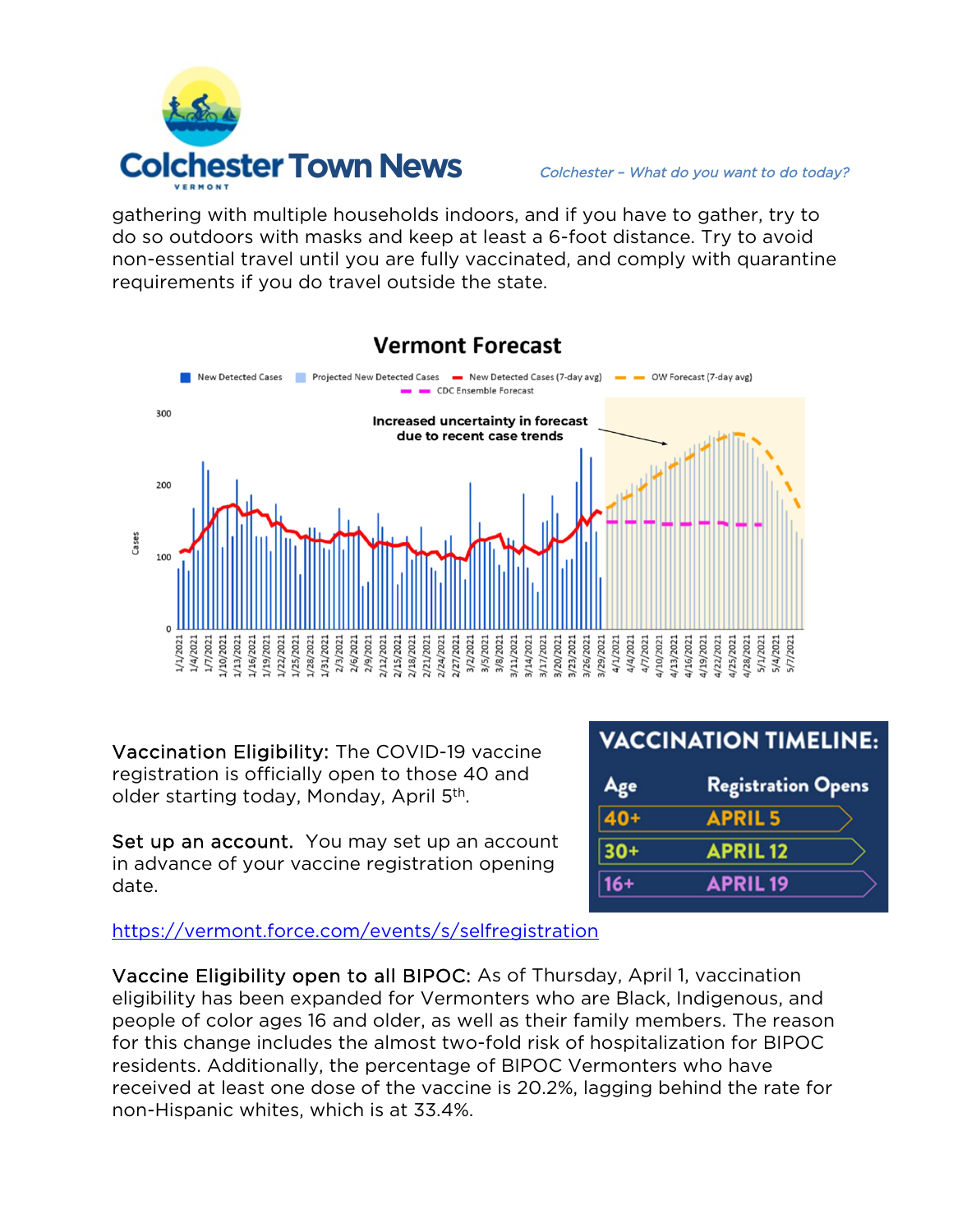

Additionally, parents and primary caregivers of children with certain high-risk conditions became eligible for the vaccine on Wednesday, March 31. Those wishing to schedule a vaccination appointment can do so online at [http://healthvermont.gov/MyVaccine,](http://healthvermont.gov/MyVaccine) or by calling 855-722-7878.

### Vaccination FAQ: Should I get the vaccine if I have already contracted COVID-19 and recovered?

The Center for Disease Control (CDC) says yes, those who have recovered from COVID-19 should still get the vaccine, since getting infected again, while rare, is still a possibility. One exception is if you have received monoclonal antibodies or convalescent plasma treatment for COVID-19, you should wait 90 days before receiving the vaccine. Also, if you currently have COVID-19, you should wait until you are fully recovered and out of the isolation period, according to the CDC. For more information, visit the CDC's FAQ page. [\(https://www.cdc.gov/coronavirus/2019-ncov/vaccines/faq.html\)](https://www.cdc.gov/coronavirus/2019-ncov/vaccines/faq.html).

Benefits of Getting a Vaccine: The CDC and Vermont Department of Health both recommend getting a vaccine to help slow the spread of COVID-19 and keep our communities safe. You can find an FAQ handout from the Dept. of Health here:

[https://www.healthvermont.gov/sites/default/files/documents/pdf/COVID19-](https://www.healthvermont.gov/sites/default/files/documents/pdf/COVID19-Vaccine-FAQ-Handout.pdf) [Vaccine-FAQ-Handout.pdf](https://www.healthvermont.gov/sites/default/files/documents/pdf/COVID19-Vaccine-FAQ-Handout.pdf)

The CDC document of Covid-19 benefits can be found here: <https://www.cdc.gov/coronavirus/2019-ncov/vaccines/vaccine-benefits.html>

Vaccination Progress: As of Friday, April 2, 213,656 Vermonters, or 38.9% of the state's population have had at least one dose of the vaccine. 126,761 Vermonters, or 23%, have been fully vaccinated. [https://www.healthvermont.gov/covid-19/vaccine/covid-19-vaccine-](https://www.healthvermont.gov/covid-19/vaccine/covid-19-vaccine-dashboard)

[dashboard](https://www.healthvermont.gov/covid-19/vaccine/covid-19-vaccine-dashboard)

According to the CDC, as of March 31, Vermont is currently ranked first in the nation for those 65 years old and up who have been fully or partially vaccinated.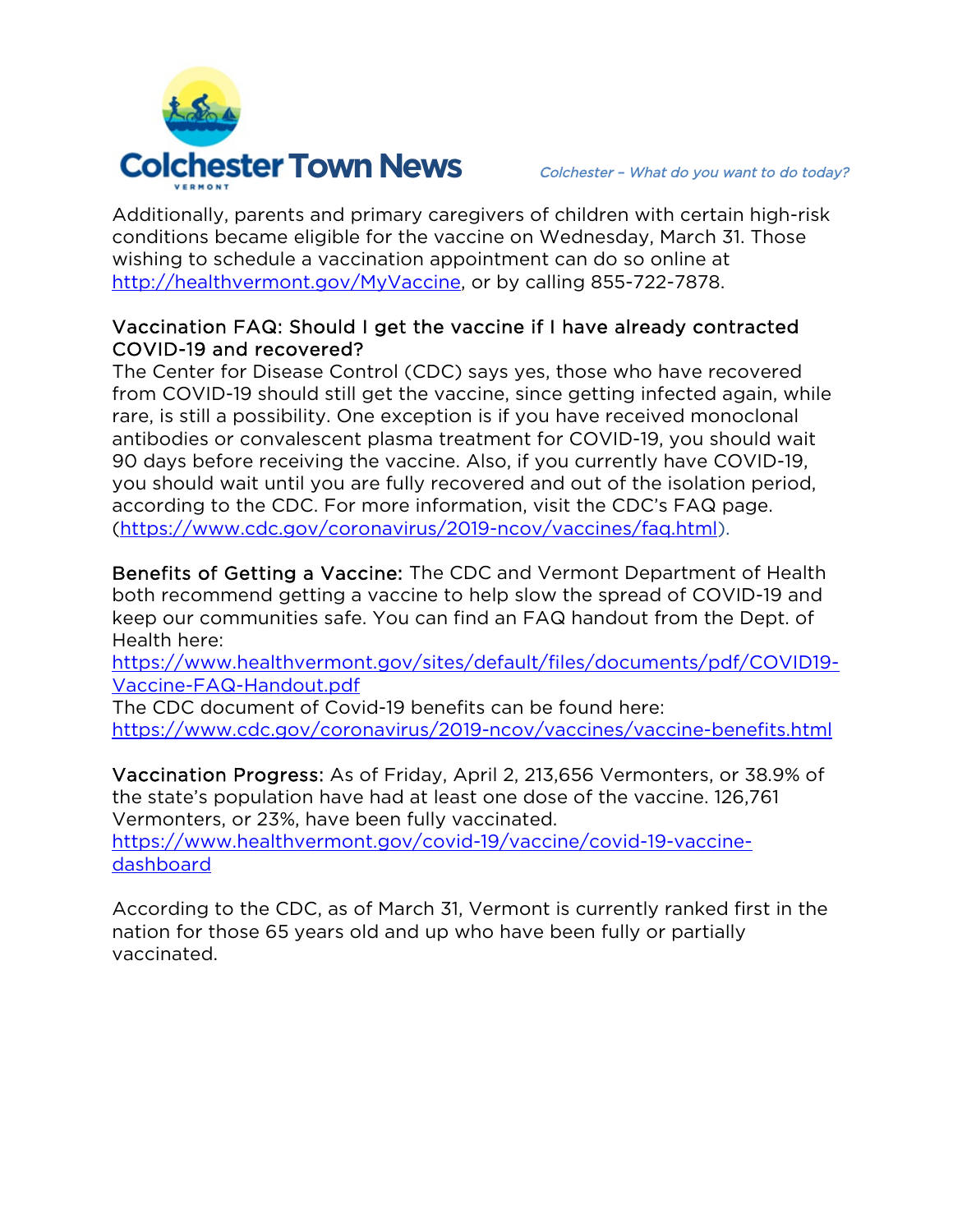



Unemployment: During the current economic crisis caused by COVID-19, the unemployment rate rose extremely fast—declined quickly and is beginning to rise, at least in Colchester and Vermont. Initially, the Colchester unemployment rate rose from 1.9% to 13.3% in two months. We are now at 2.5% unemployment. Info on past downturns: <https://colchestervt.gov/ArchiveCenter/ViewFile/Item/693>

The 2.5% unemployment represents people who are actively looking for a job. The unemployment rate would not include people who cannot work due to lack of childcare or a variety of other reasons. From February 2020 to February 2021, the unemployment rate has gone up by 0.6% in Colchester, or 42 more people are unemployed. However, in the last month, from January 2021 to February 2021, the unemployment rate in the Town has decreased by 0.4%, which means 30 more people are working this month than last. Unemployment definitions: [https://www.bls.gov/cps/cps\\_htgm.htm.](https://www.bls.gov/cps/cps_htgm.htm) National, State, County and Colchester Unemployment:<http://www.vtlmi.info/laus.pdf>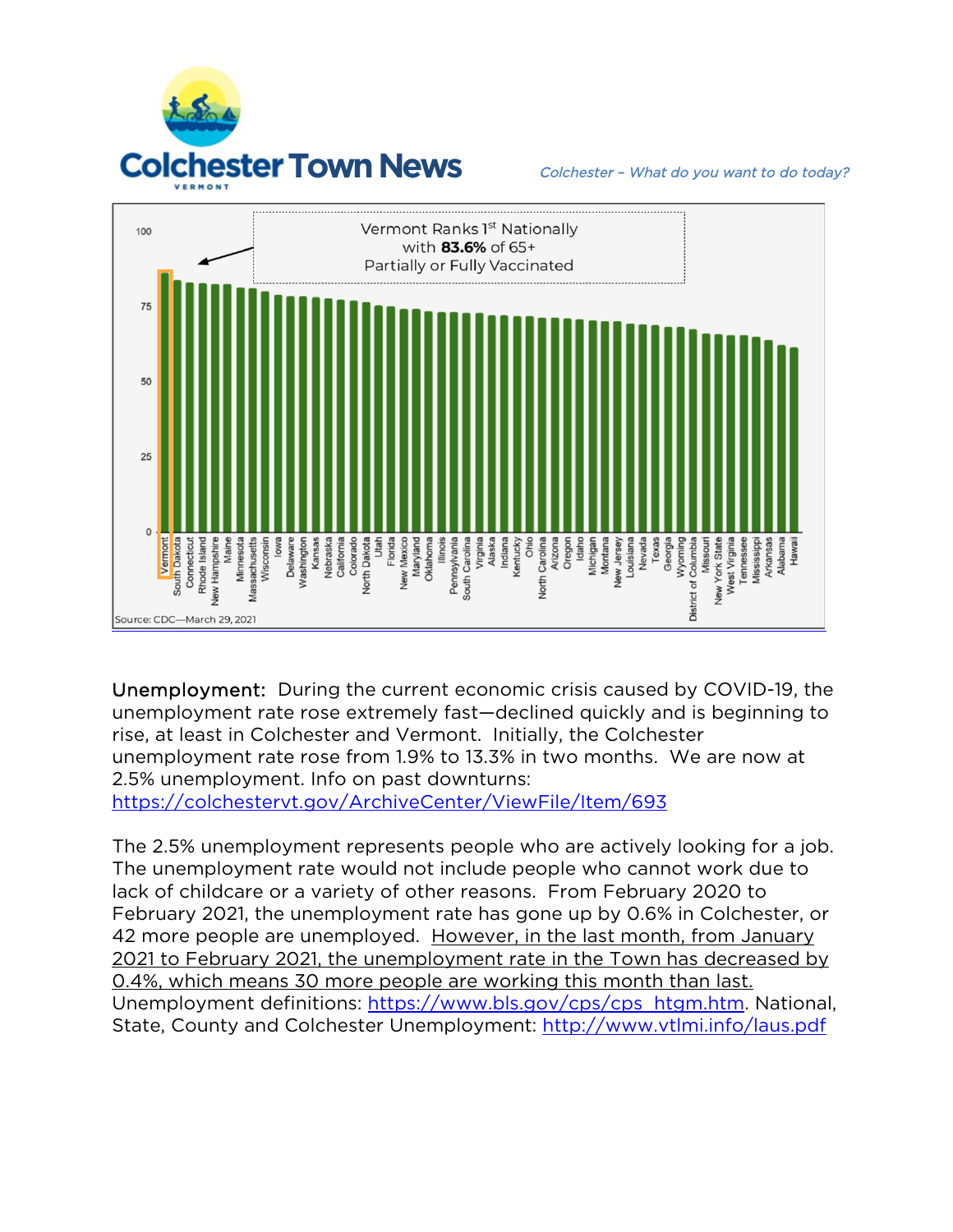

| Month            | Colcheste | Chittenden | Vermont | <b>US</b> |
|------------------|-----------|------------|---------|-----------|
|                  |           | County     |         |           |
| Feb 2020 (for    |           |            |         |           |
| perspective)     | 1.9       | 1.8        | 2.6     | 3.8       |
| Mar 2020         | 2.6       | 2.5        | 2.9     | 4.5       |
| April 2020       | 13.3      | 14.2       | 15.0    | 14.4      |
| May 2020         | 10.6      | 11.7       | 9.4     | 13.0      |
| <b>Jun 2020</b>  | 7.7       | 8.7        | 7.9     | 11.2      |
| <b>July 2020</b> | 6.8       | 7.6        | 6.6     | 10.5      |
| August 2020      | 3.8       | 4.3        | 5.0     | 8.5       |
| September 2020   | 3.3       | 3.7        | 4.5     | 7.7       |
| October 2020     | 1.9       | 2.1        | 2.9     | 6.6       |
| November 2020    | 2.2       | 2.4        | 3.2     | 6.4       |
| December 2020    | 2.3       | 2.5        | 3.3     | 6.5       |
| January 2021     | 2.9       | 3.1        | 3.7     | 6.8       |
| February 2021    | 2.5       | 2.7        | 3.3     | 6.6       |

### Unemployment Rates (%) in Current Economic Downturn

### Face Masks Available

Need a new face mask? Free cloth face masks with tie backs in a variety of colors will be available at the Town Clerk's Office at 781 Blakely Road starting today, Monday April 5th. Grab up to five masks for yourself or others at the office between 7:30 A.M. and noon, Monday through Friday. They will be available until they run out.



### Bryan Osborne

Director of Public Works

The Department of Public Works has completed and submitted the Town's updated MS4 (Municipal Separate Storm Sewer System) Permit to the State of Vermont for approval. The MS4 is a federal stormwater permit that the Town is subject to and authorizes the Town's stormwater discharges. Colchester is one of ten MS4 communities in the surrounding area, all of which have to complete many requirements in regards to stormwater. One of these requirements is for the Town to design a Phosphorous Control Plan to help reduce phosphorous runoff to Lake Champlain. The Town's stormwater utility applied for, and in the fall of 2017 was awarded, a \$40,000 grant from the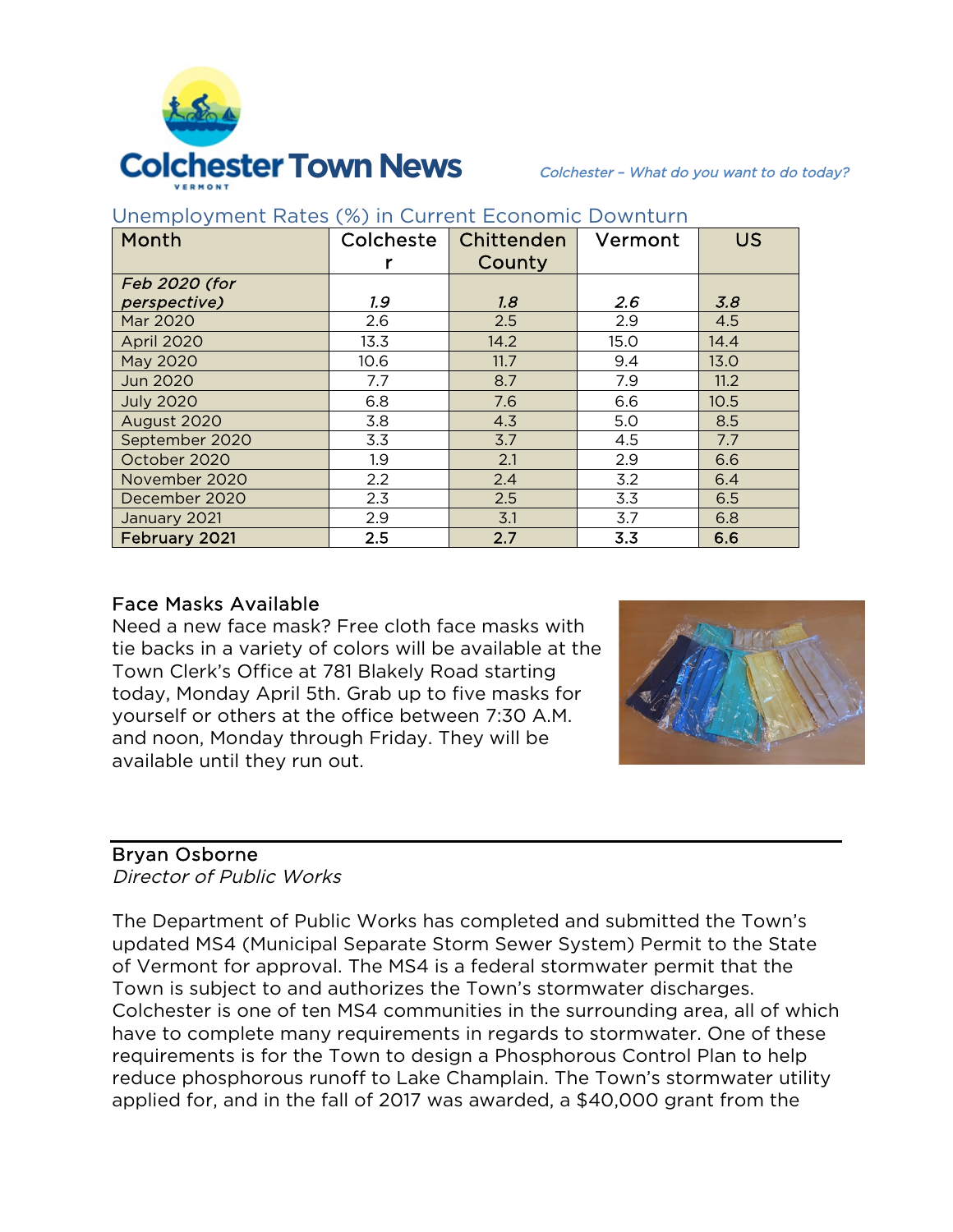

State's Municipal Highway and Stormwater Mitigation Program to cover the costs of creating this Phosphorous Control Plan.

Reducing phosphorous runoff is extremely important for the Town of Colchester and the state. Phosphorous runoff comes mostly from fertilizer and animal feed, and in recent years has caused an extreme imbalance in waterways and Lake Champlain. While phosphorous is a naturally occurring substance in the natural environment, the current levels are well over the normal levels. These imbalances impair watersheds and can cause algal blooms that can be harmful to wildlife and humans and impair lakefront economies.

The improvements created in the Colchester Phosphorous Control Plan and the entire MS4 permit aim to help reduce phosphorous runoff and keep Malletts Bay and Lake Champlain healthy and safe for humans and wildlife alike.

More news:

- Working within the right-of-way phase for the reconstruction of the Prim and West Lakeshore Drive Intersection.
- Currently working on the design and engineering needed for the future construction of a single lane roundabout at the Bayside intersection.
- Working within the right-of-way phase for stormwater improvements in Shore Acres and the surrounding area to improve water quality in Malletts Bay.
- Advancing reconstruction efforts for a stormwater outfall located behind the Town's Police Station
- Advancing the FY22 Stormwater and Wastewater Budget to a public hearing scheduled for April 9, 2021.

 $\frac{1}{2}$  ,  $\frac{1}{2}$  ,  $\frac{1}{2}$  ,  $\frac{1}{2}$  ,  $\frac{1}{2}$  ,  $\frac{1}{2}$  ,  $\frac{1}{2}$  ,  $\frac{1}{2}$  ,  $\frac{1}{2}$  ,  $\frac{1}{2}$  ,  $\frac{1}{2}$  ,  $\frac{1}{2}$  ,  $\frac{1}{2}$  ,  $\frac{1}{2}$  ,  $\frac{1}{2}$  ,  $\frac{1}{2}$  ,  $\frac{1}{2}$  ,  $\frac{1}{2}$  ,  $\frac{1$ 

## $\overline{\phantom{0}}$ Kathi O'Reilly

Director of Economic Development

The COVID-19 pandemic has caused a great deal of economic unrest around the country and the world. Businesses have shuttered their doors, employees have been laid off, and while the unemployment rate has continued to drop, some have still struggled to recover. During the pandemic, often the success of a business or low unemployment numbers has depended on the industry.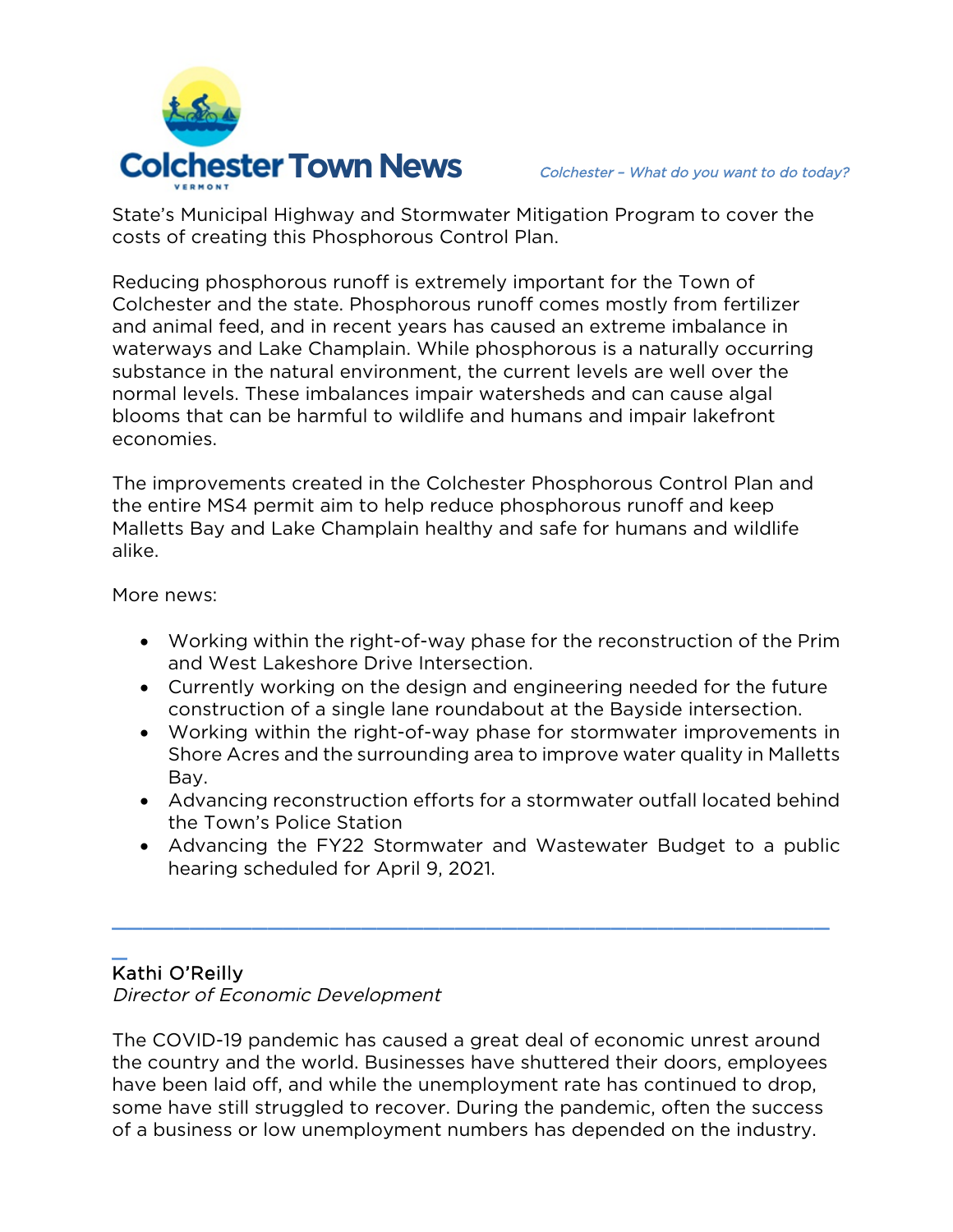

According to the U.S. Bureau of Labor Statistics, industries like leisure and hospitality, retail trade, and construction are less telework-friendly than industries like finance, insurance, and educational services, and therefore have seen more of a negative impact during the pandemic.

Here in Colchester, the same rings true for some of our local businesses. Many restaurants and businesses that require in-person transactions have experienced hardship. Please support your neighbors and buy from your local businesses here in Colchester to keep our economy strong!

More news:

 $\overline{a}$ 

- Continue to monitor the impacts of COVID-19 on our business community. Sector-specific research has been conducted and continues to be monitored.
- Monitoring vacancies and pandemic impact to commercial buildings and also impacts to small businesses who are affected by remote workers.

\_\_\_\_\_\_\_\_\_\_\_\_\_\_\_\_\_\_\_\_\_\_\_\_\_\_\_\_\_\_\_\_\_\_\_\_\_\_\_\_\_\_\_\_\_\_

 Monitor state and federal information as it relates to COVID-19 and our business community.

Upcoming Town Meetings

Agendas available at:<https://clerkshq.com/Colchester-vt>

- Planning Commission: April 20 at 7:00 P.M. via Zoom:

[https://zoom.us/j/9359846003;](https://zoom.us/j/9359846003) Zoom Meeting ID: 935 984 6003:

- Live stream:

[https://www.youtube.com/playlist?list=PLljLFn4BZd2MtMV4SzmzYI6gr](https://www.youtube.com/playlist?list=PLljLFn4BZd2MtMV4SzmzYI6grkrjrcbym) krircbym

- Mail or email public testimony prior to the hearing

[\(shadd@colchestervt.gov](mailto:shadd@colchestervt.gov) or Town of Colchester Planning Commission, 781 Blakely Road, Colchester, VT 05446)

- Development Review Board: Next meeting: April 14 at 7:00 PM via Zoom: https://zoom.us/j/9359846003; Zoom Meeting ID: 935 984 6003

- Live stream: <http://lcatv.org/live-stream-2>